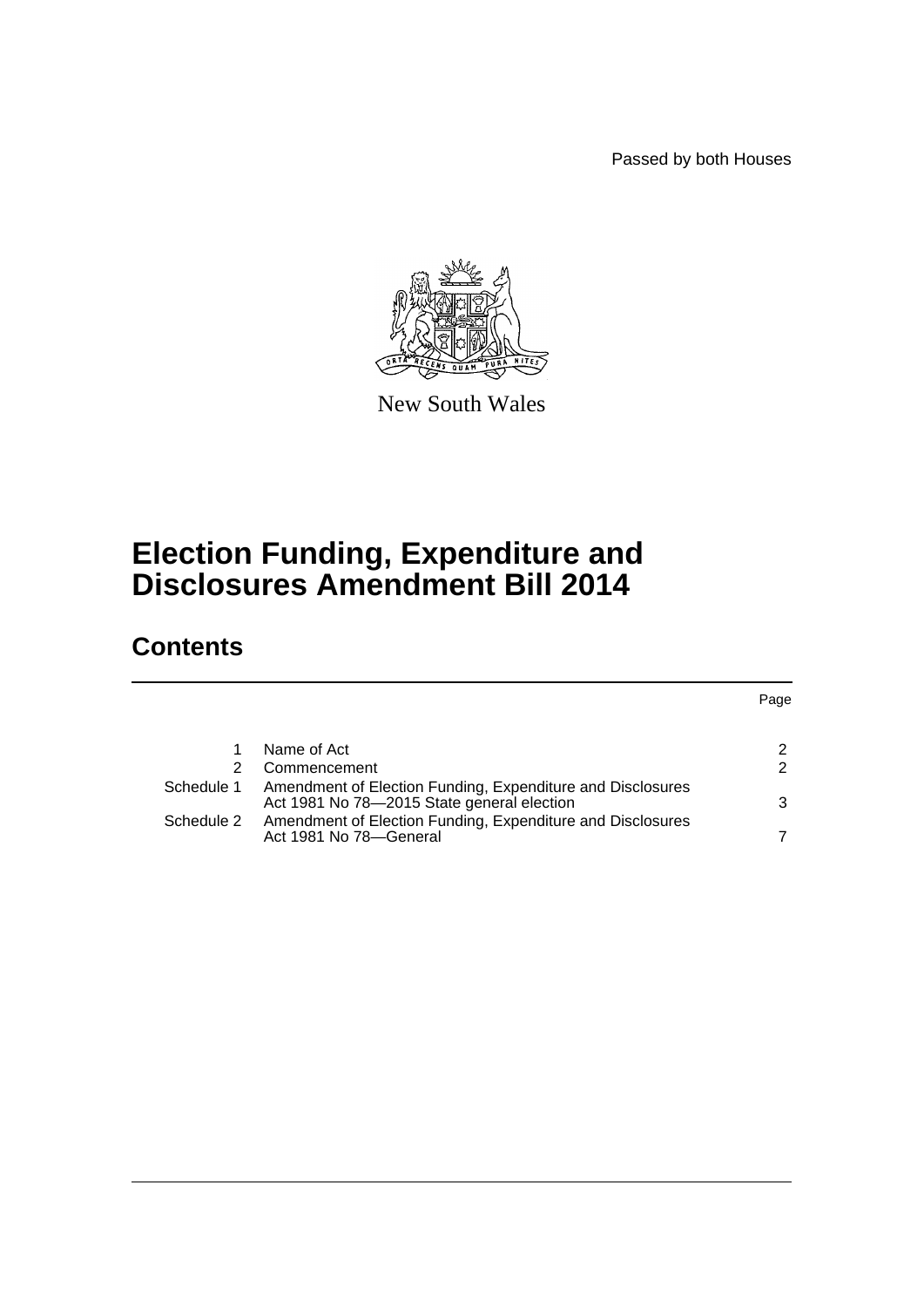*I certify that this public bill, which originated in the Legislative Assembly, has finally passed the Legislative Council and the Legislative Assembly of New South Wales.*

> *Clerk of the Legislative Assembly. Legislative Assembly, Sydney,* , 2014



New South Wales

# **Election Funding, Expenditure and Disclosures Amendment Bill 2014**

Act No , 2014

An Act to amend the *Election Funding, Expenditure and Disclosures Act 1981* to make special provision with respect to the 2015 State general election and to make further provision with respect to election funding, expenditure and disclosures generally.

*I have examined this bill and find it to correspond in all respects with the bill as finally passed by both Houses.*

*Assistant Speaker of the Legislative Assembly.*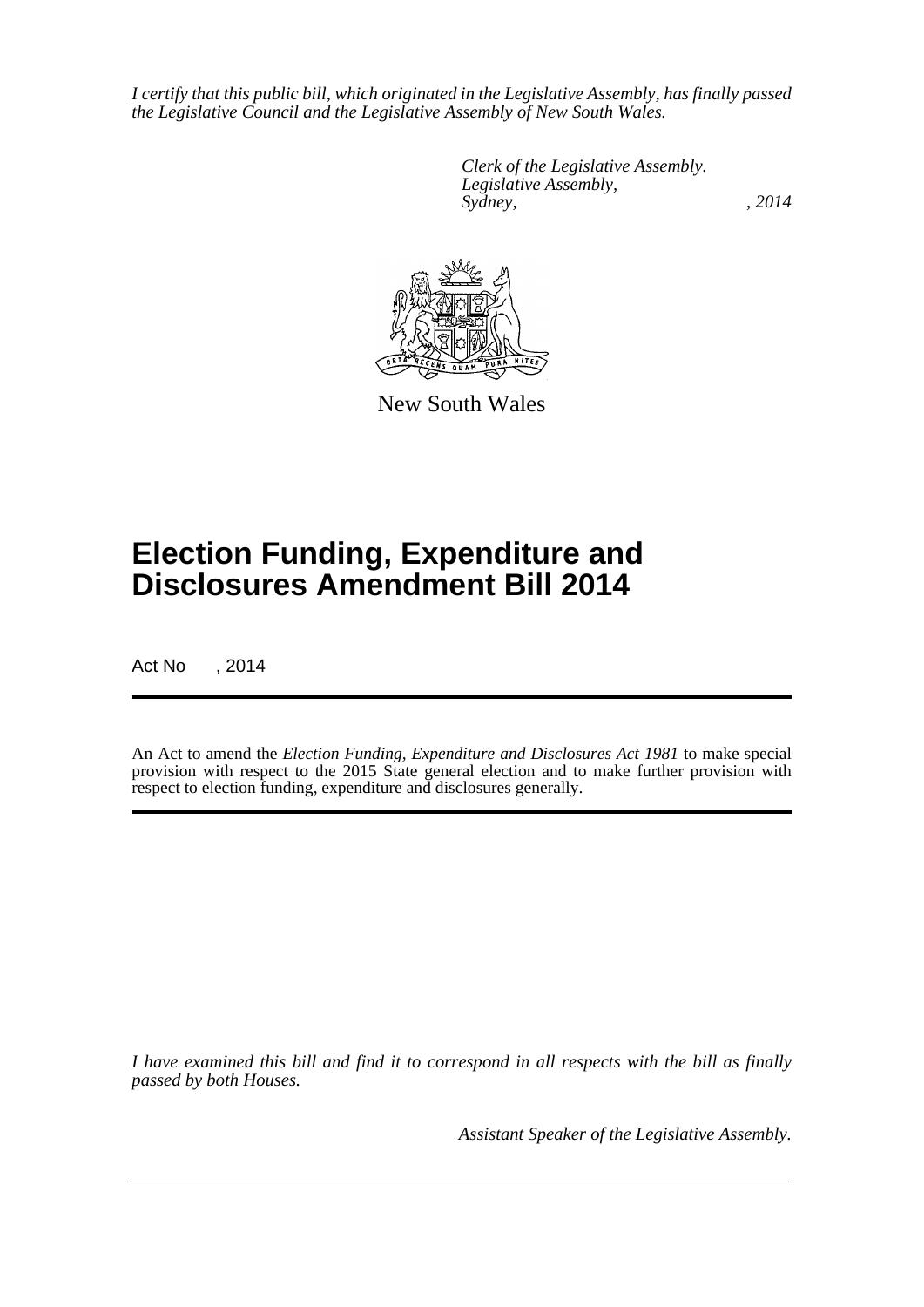## <span id="page-2-0"></span>**The Legislature of New South Wales enacts:**

#### **1 Name of Act**

This Act is the *Election Funding, Expenditure and Disclosures Amendment Act 2014*.

## <span id="page-2-1"></span>**2 Commencement**

This Act commences on the date of assent to this Act.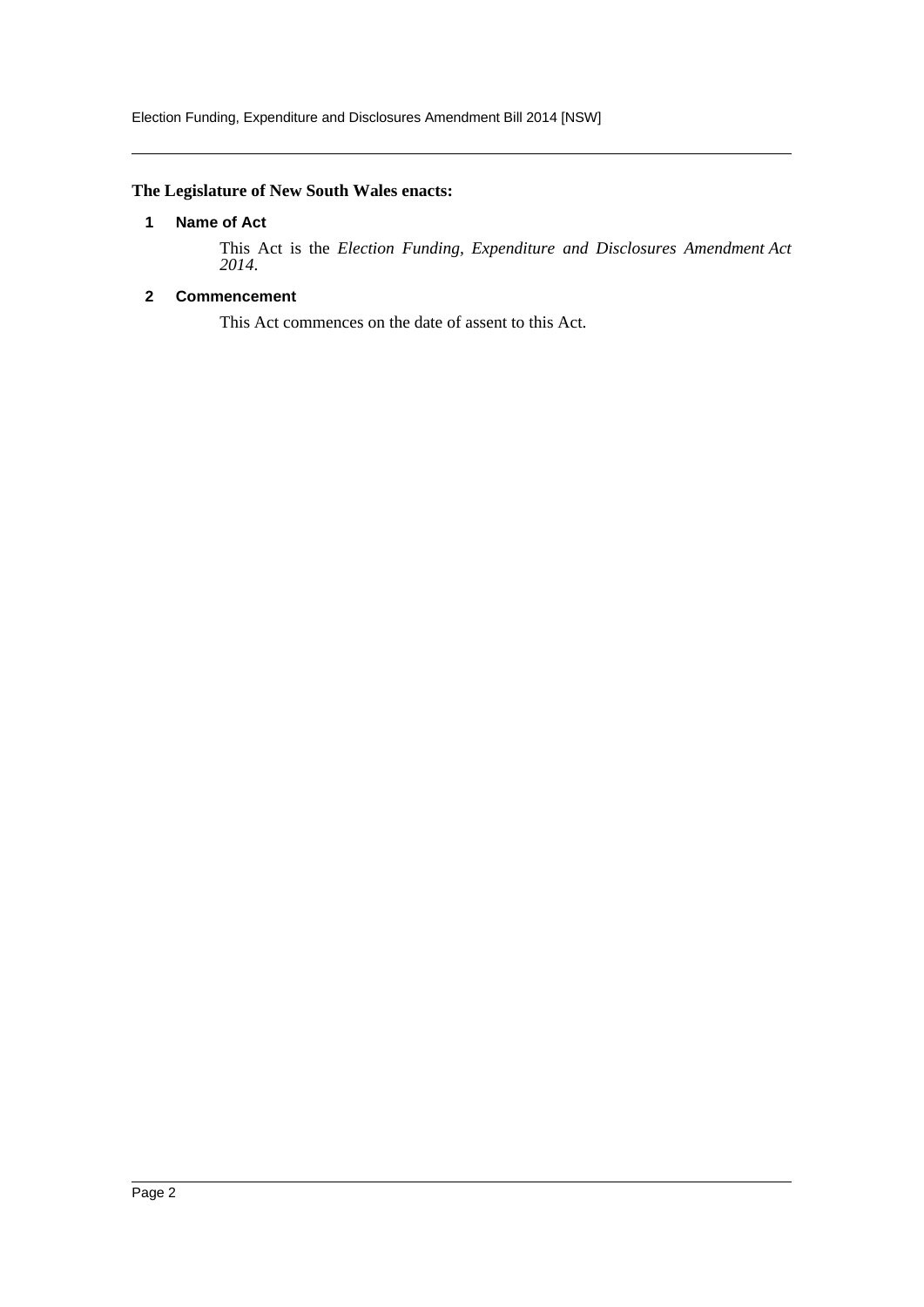Election Funding, Expenditure and Disclosures Amendment Bill 2014 [NSW] Schedule 1 Amendment of Election Funding, Expenditure and Disclosures Act 1981 No 78—2015 State general election

## <span id="page-3-0"></span>**Schedule 1 Amendment of Election Funding, Expenditure and Disclosures Act 1981 No 78—2015 State general election**

#### **[1] Section 54A Application to State elections only**

Insert at the end of the section:

(3) The application of this Part in relation to the 2015 State general election is modified by Part 7A.

#### **[2] Section 83 Application**

Insert at the end of the section (and before the note to the section):

(2) The application of this Part in relation to the 2015 State general election is modified by Part 7A.

#### **[3] Section 98 Appropriation of Consolidated Fund for election funding**

Insert "or Part 7A" after "Part 5 or 6A".

## **[4] Part 7A**

Insert after Part 7:

# **Part 7A Special provisions for 2015 State general election**

#### **103A Application to 2015 State general election only**

- (1) This Part applies only in relation to the Assembly general election and the periodic Council election held or to be held concurrently in 2015.
- (2) This Act applies as if the provisions of this Part relating to payments from the Election Campaigns Fund were contained in Part 5 and as if the provisions of this Part relating to political donations or electoral communication expenditure were contained in the relevant Division of Part 6.

#### **103B Definitions**

In this Part:

*2015 State general election* means the Assembly general election and the periodic Council election to which this Part applies.

*actual campaign expenditure* of a party or candidate means the total actual electoral communication expenditure incurred by the party or candidate in connection with the 2015 State general election during the period from and including 1 July 2014 to the end of polling day for the election (and in the case of expenditure from and including 1 October 2014, being expenditure that is within the applicable campaign expenditure cap for the party or candidate).

*applicable campaign expenditure cap* for a party or candidate means the applicable cap on electoral communication expenditure for the party or candidate determined under Division 2B of Part 6 in relation to the 2015 State general election (other than the additional cap for the party arising under section 95F (12) (Additional cap for individual Assembly seats)).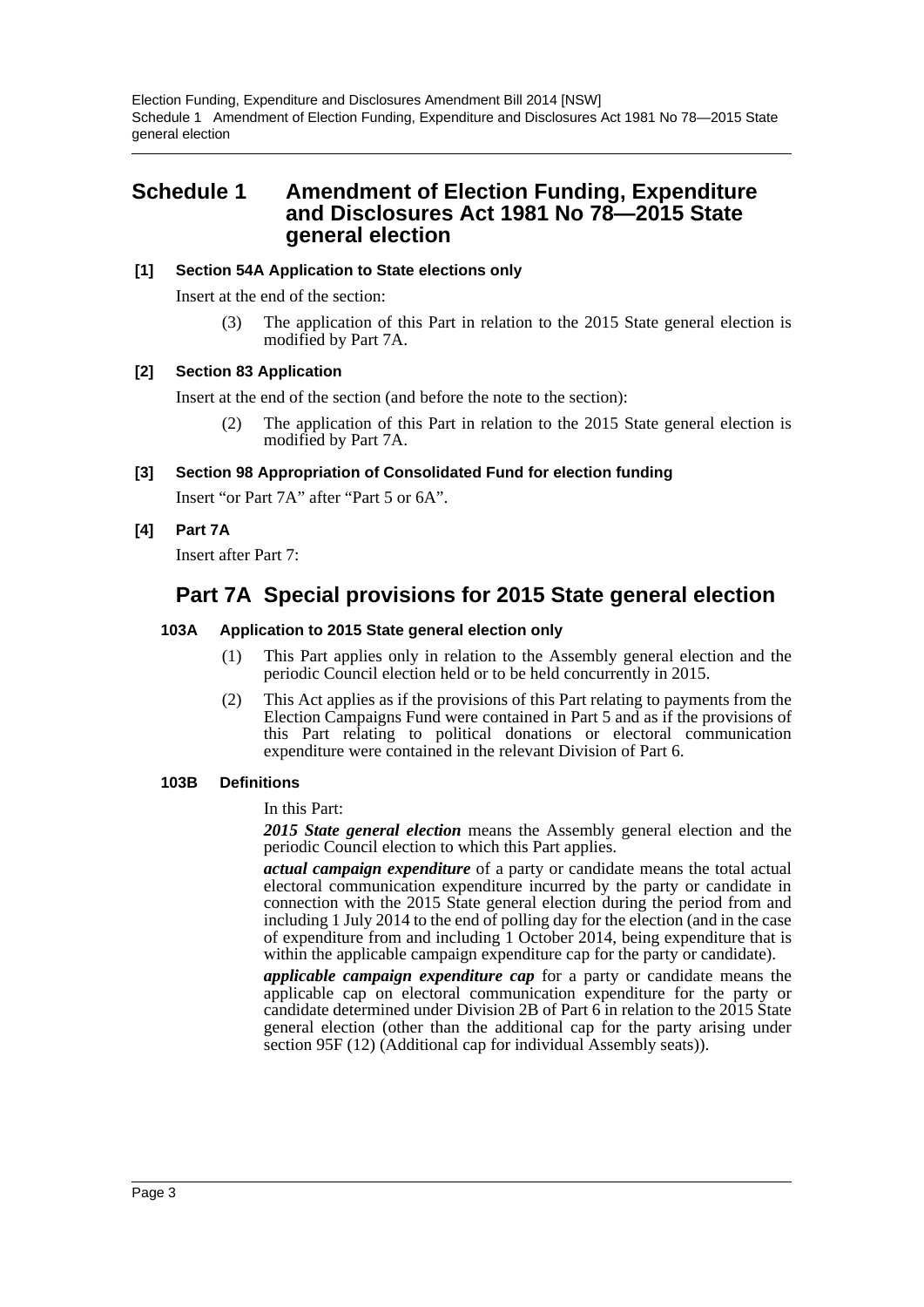*candidate*, in relation to the 2015 State general election, means a candidate who is duly nominated for the election and who is registered as such a candidate in the Register of Candidates for the election on polling day for the election.

**Note.** An individual who accepts donations for his or her proposed candidacy at a future election, or who makes a payment for electoral expenditure for the future election, is taken to be a candidate when accepting the donation or making the payment (see section 84 (2) and (2A)).

*first preference votes* means the first preference votes recorded for a candidate that are not rejected as informal at the election.

#### **103C Amount of public campaign funding for eligible parties**

- (1) This section applies in relation to parties that are (under section 57) eligible for payment from the Election Campaigns Fund in respect of the 2015 State general election.
- (2) The amount to be distributed from the Election Campaigns Fund to any such party in respect of the 2015 State general election is (subject to subsection (3)):
	- (a) \$4 for each first preference vote received by an endorsed candidate of the party in the Assembly general election and \$3 for each first preference vote received by an endorsed candidate of the party in the periodic Council election, or
	- (b) the total amount of the actual campaign expenditure of the party and of those endorsed candidates of the party,

whichever is the lesser.

- (3) If a party is under section 57 eligible for payment from the Election Campaign Fund because it meets the eligibility criteria in the periodic Council election but not the Assembly general election:
	- (a) in the case of a party that had 10 or more endorsed candidates in the Assembly general election—the amount distributed under subsection (2) is to include \$4 for each first preference vote in relation to the Legislative Assembly general election (in addition to \$3 for each first preference vote in relation to the periodic Council election), or
	- (b) in any other case—the amount distributed under subsection (2) is to be calculated at the rate of \$4.50 (instead of \$3) for each first preference vote in relation to the periodic Council election (and by excluding any votes received in the Assembly general election).
- (4) This section applies to the exclusion of section 58.
- (5) Section 62 applies in relation to so much of the amount to be distributed under this section as relates to the first preference votes received by candidates who are endorsed by 2 or more registered parties.

#### **103D Amount of public campaign funding for eligible independent candidates (or eligible candidates of parties not eligible for public campaign funding)**

- (1) This section applies in relation to candidates who are (under section 59) eligible for payment from the Election Campaigns Fund in respect of the 2015 State general election, other than endorsed candidates of a party excluded by section 103E.
- (2) The amount to be distributed from the Election Campaigns Fund to any such candidate in respect of the 2015 State general election is:
	- (a) \$4 for each first preference vote received in the Assembly general election by any such candidate in that election or \$4.50 for each first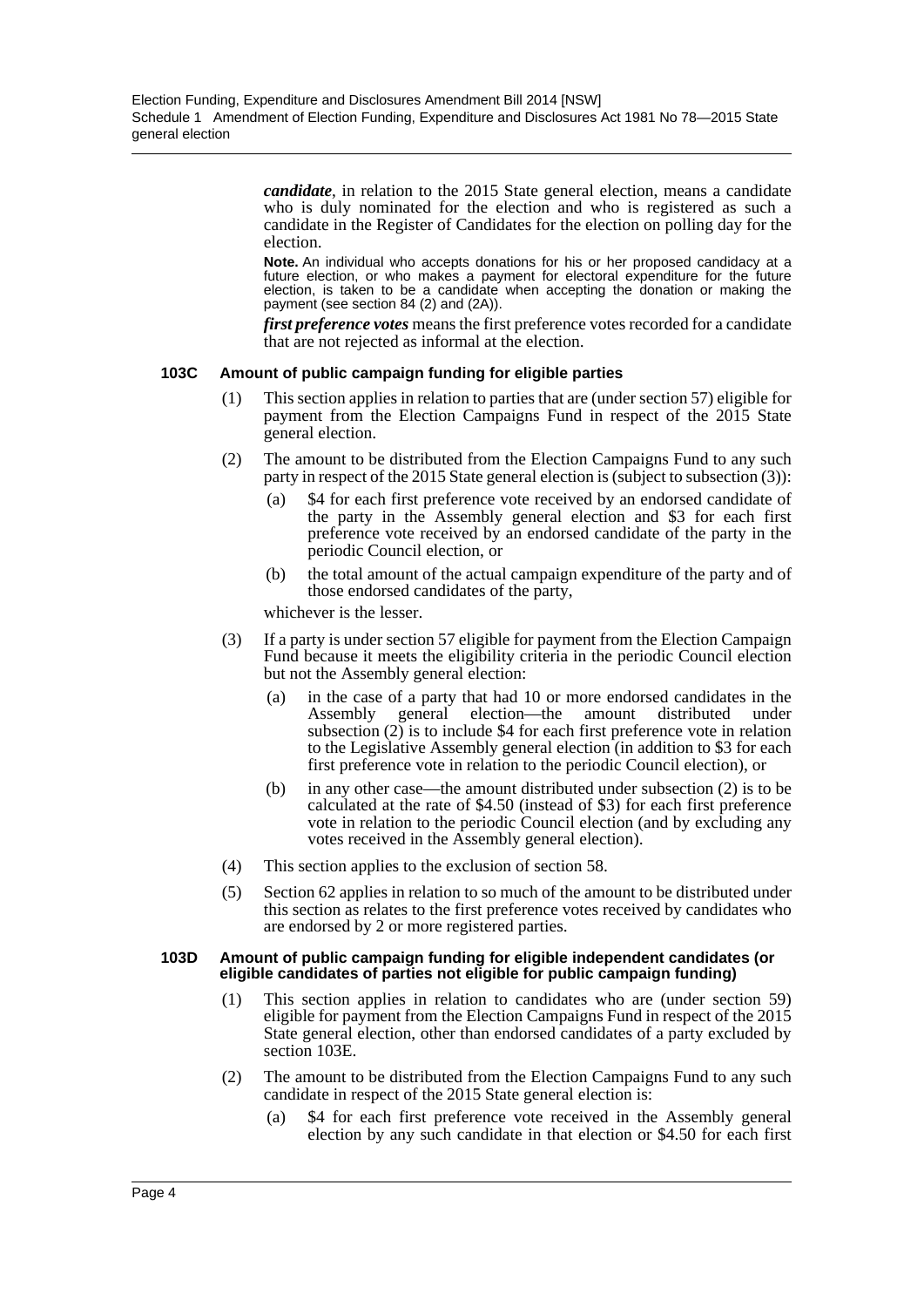preference vote received in the periodic Council election by any such candidate in that election, or

- (b) the total amount of the actual campaign expenditure of the candidate, whichever is the lesser.
- (3) This section applies to the exclusion of section 60.

#### **103E No public campaign funding for endorsed candidates of eligible parties**

- (1) This section applies in relation to candidates who are duly nominated for the 2015 State general election and who are endorsed by a party that is eligible for payment from the Election Campaigns Fund under section 103C.
- (2) Payments from the Election Campaigns Fund are not to be made to any such candidate in respect of the 2015 State general election.
- (3) Despite subsection (2), a party may direct in writing that a part of the amount that is to be distributed to the party under section 103C be paid to any such candidate.
- (4) This section applies despite section 59.

#### **103F Special additional disclosure by recipients of political donations before 2015 election**

- (1) There is to be an additional *relevant disclosure period* for the purposes of Part 6 of the period from 1 July 2014 to 1 March 2015, but only for political donations received during that period in relation to State elections or elected members of Parliament.
- (2) Disclosures of those political donations under Part 6 are to be made by any party, elected member, group, candidate or third-party campaigner that receives those political donations.
- (3) Disclosures of those political donations under Part 6 are to be made within 7 days after the end of the additional relevant disclosure period. Disclosures of those political donations must be published in accordance with section 95 (1) within 7 days after they are made.
- (4) The following provisions of this Act and the regulations do not apply to the disclosures made under this section for the additional relevant disclosure period:
	- (a) sections 92 (3)–(6), 96K and 96L and any other provision of this Act prescribed by the regulations,
	- (b) clauses 8A and 8B of the *Election Funding, Expenditure and Disclosures Regulation 2009.*
- (5) Section 96H (Offences relating to disclosures) extends to political donations received during the additional relevant disclosure period and the additional disclosures required by this section.
- (6) Disclosures of political donations under Part 6 for the relevant disclosure period of 1 July 2014 to 30 June 2015 are to include political donations received during the additional relevant disclosure period.
- (7) This section applies in addition to the requirements of Division 2 of Part 6.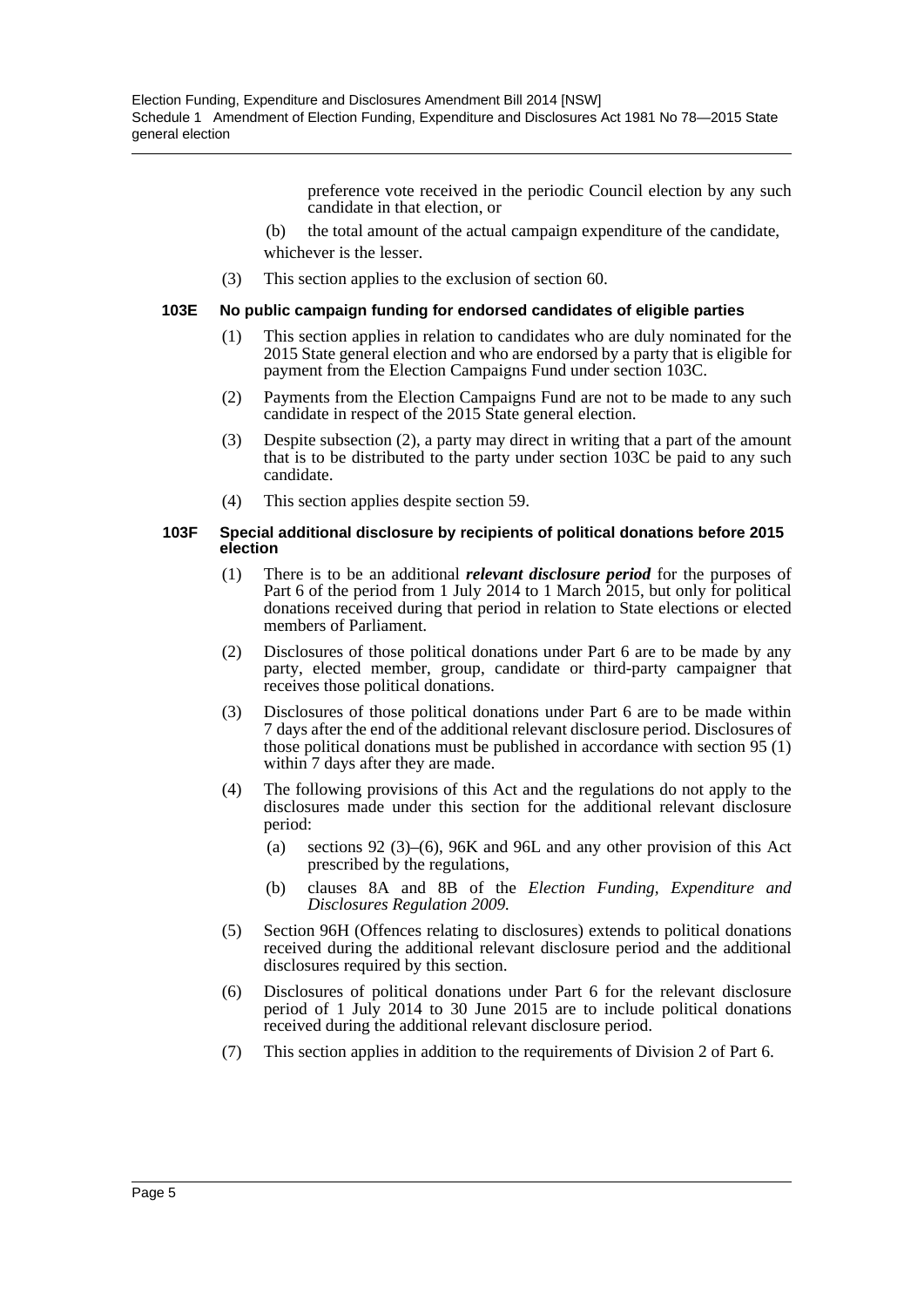#### **103G Indexation after 2011 State general election not to apply to political donation caps and electoral communication expenditure caps**

- (1) The applicable caps under Division 2A of Part 6 on political donations for the period between the commencement of this section and 30 June 2015 are the amounts referred to in that Division and not those amounts as adjusted for inflation as provided by Schedule 1.
- (2) The applicable caps under Division 2B of Part 6 on electoral communication expenditure for the 2015 State general election campaign are the amounts referred to in that Division and not those amounts as adjusted for inflation as provided by Schedule 1.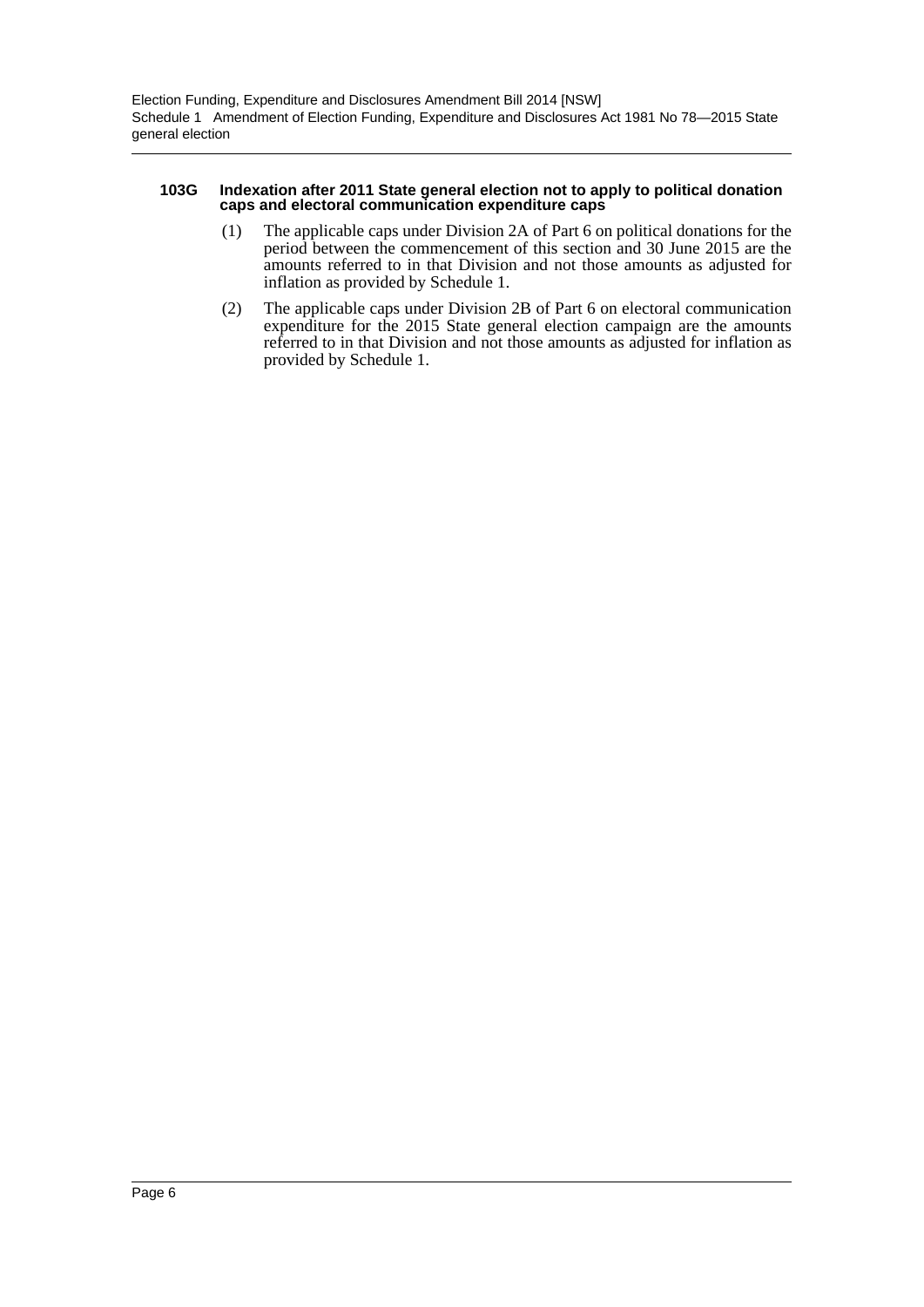# <span id="page-7-0"></span>**Schedule 2 Amendment of Election Funding, Expenditure and Disclosures Act 1981 No 78—General**

## **[1] Section 75 False statements**

Omit "200 penalty units". Insert instead "400 penalty units".

#### **[2] Section 87 Meaning of "electoral expenditure" and "electoral communication expenditure"**

Insert after section 87 (2) (e):

- (e1) expenditure on travel and travel accommodation for candidates and staff engaged in electoral campaigning,
- (e2) expenditure on research associated with election campaigns (other than in-house research),

## **[3] Section 87 (2) (g) and (h)**

Omit the paragraphs.

## **[4] Section 96D Identification of persons from whom donations can be accepted**

Insert "or, if not so enrolled, who has supplied to the Commissioner identification that is acceptable to the Commissioner showing the individual's full name and an Australian residential address" after "government election" in section 96D (1) (a).

## **[5] Section 96D (1) (b)**

Insert "or a principal or executive officer of which has supplied to the Commissioner identification that is acceptable to the Commissioner showing the principal or officer's full name and an Australian residential address" after "number".

## **[6] Section 96D (3) and (4)**

Insert after section 96D (2):

- (3) The regulations may make provision as to what identification is acceptable for the purposes of this section.
- (4) The objects of this section are:
	- (a) to create certainty about who is making a political donation, by requiring the donor to be properly identified, and
	- (b) to remove a perception that certain foreign donors could exert influence over the Australian political process, by requiring a donor to have a legitimate link with Australia, either through residence of the donor or its officer or by being registered in Australia.

## **[7] Section 96GE Determination by Authority that person not a prohibited donor**

Omit the maximum penalty from section 96GE (7). Insert instead:

Maximum penalty: 400 penalty units or imprisonment for 2 years, or both.

## **[8] Section 96H Offences relating to disclosures**

Omit the maximum penalty from section 96H (2). Insert instead:

Maximum penalty: 400 penalty units or imprisonment for 2 years, or both.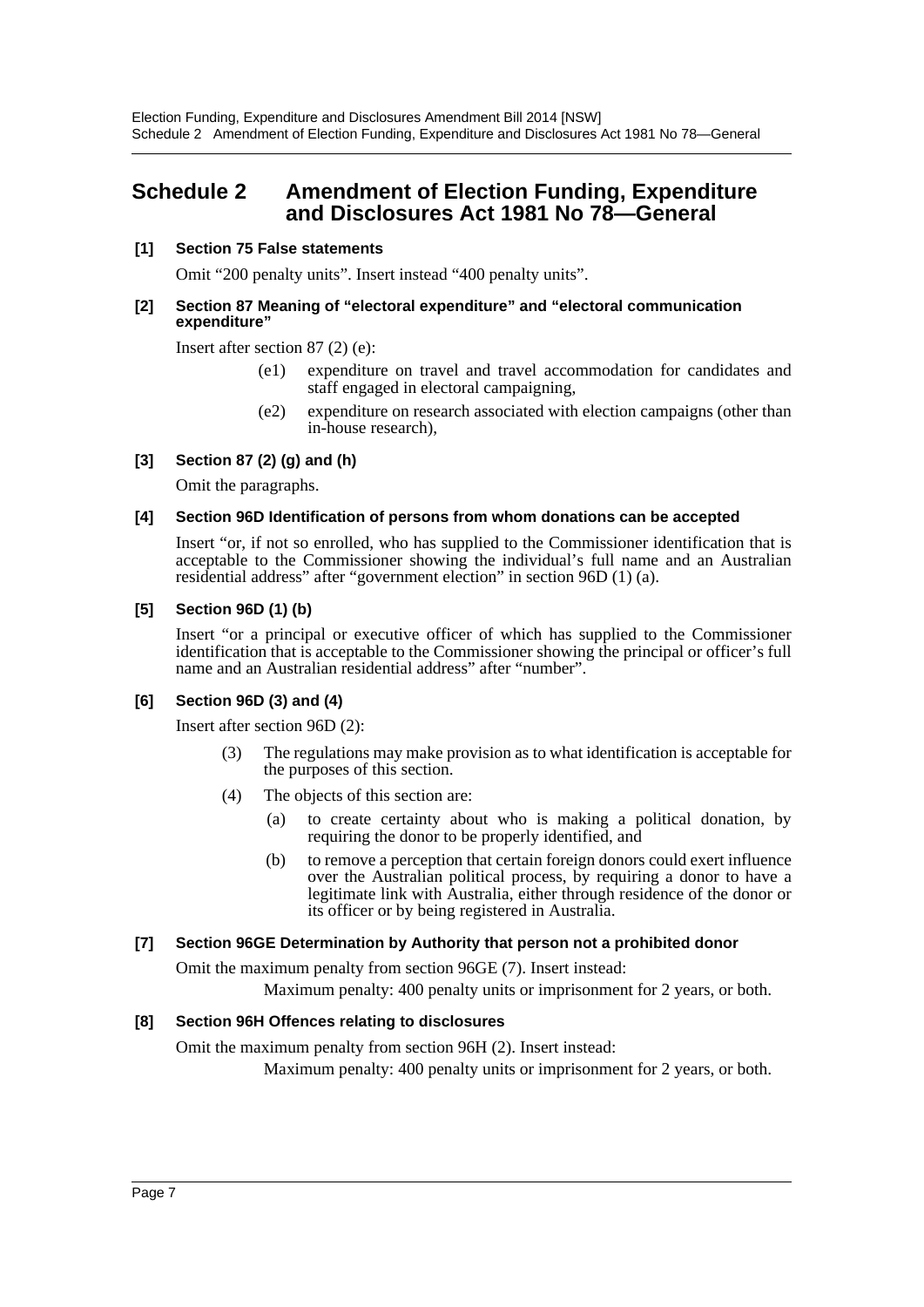## **[9] Section 96H (3)**

Omit the maximum penalty. Insert instead:

Maximum penalty: 400 penalty units or imprisonment for 2 years, or both.

## **[10] Section 96HA Offences relating to caps on donations and expenditure**

Omit the maximum penalty. Insert instead:

Maximum penalty: 400 penalty units or imprisonment for 2 years, or both.

## **[11] Section 96HB**

Insert after section 96HA:

#### **96HB Offence relating to scheme to circumvent the donation or expenditure prohibitions or restrictions**

(1) A person who enters into or carries out a scheme (whether alone or with others) for the purpose of circumventing a prohibition or requirement of this Part with respect to political donations or electoral expenditure is guilty of an offence.

Maximum penalty (on conviction on indictment): Imprisonment for 10 years.

- (2) It does not matter that the person also enters into or carries out the scheme for other purposes.
- (3) In this section:

*scheme* includes an arrangement, an understanding or a course of conduct.

## **[12] Section 96I Other offences**

Insert at the end of section 96I (1):

Maximum penalty: 400 penalty units or imprisonment for 2 years, or both.

#### **[13] Section 97E Public funding of eligible parties for administrative expenditure**

Omit section 97E (3) (a)–(d). Insert instead:

- (a) \$250,800 if there is only one elected member endorsed by the party, or
- (b) \$450,000 if there are only 2 elected members endorsed by the party, or
- (c) \$600,000 if there are only 3 elected members endorsed by the party, or
- (d) \$600,000 if there are more than 3 elected members endorsed by the party plus \$100,000 for each such member in excess of 3 up to a maximum of 22 members in excess of 3.

## **[14] Section 97GB**

Insert after section 97GA:

#### **97GB Quarterly advance payments**

(1) A party or elected member is, subject to and in accordance with this Act, eligible for a quarterly advance payment from the Administration Fund in respect of each quarter of a calendar year (a *relevant quarter*) of an amount determined in accordance with this section.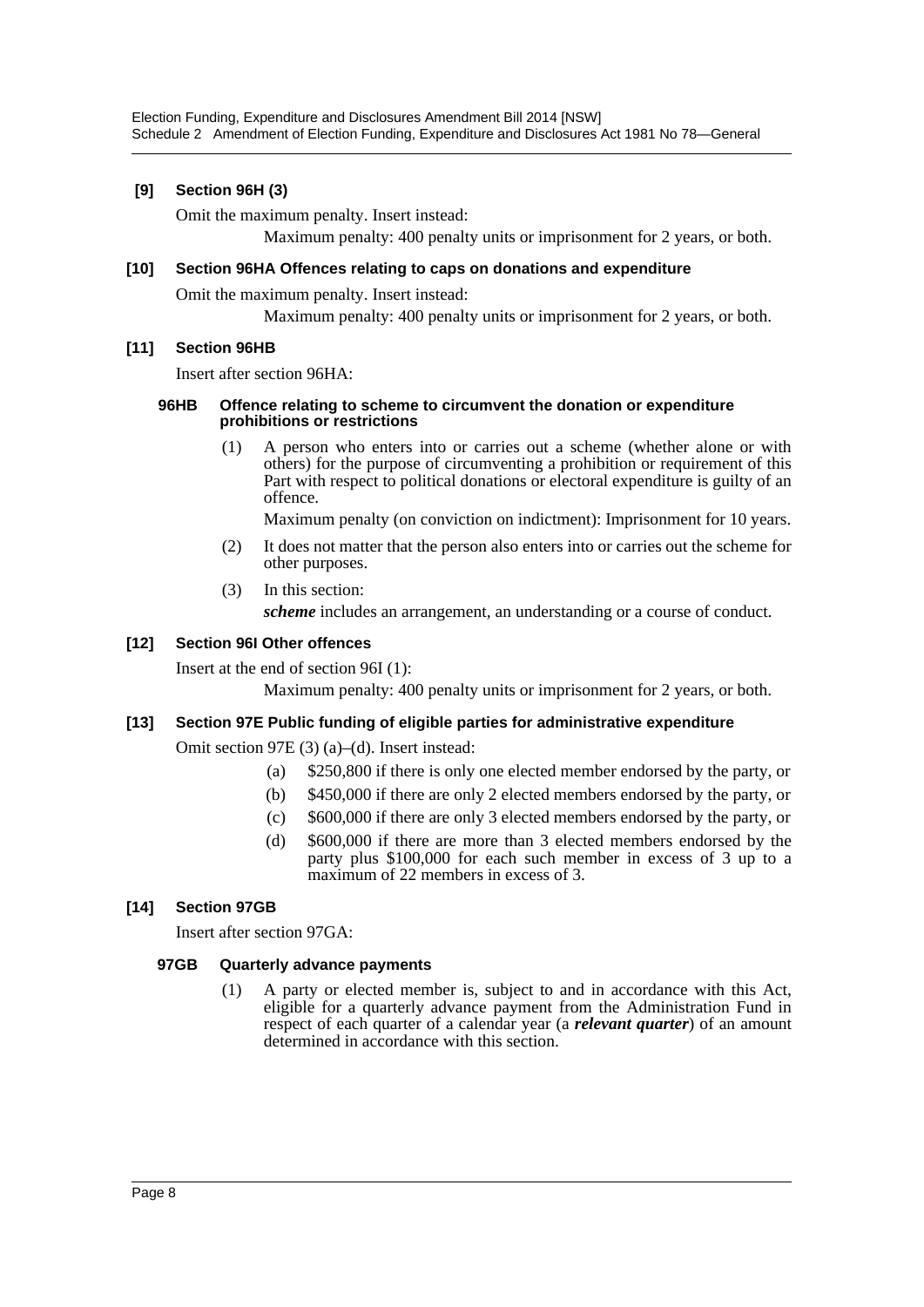- (2) The amount payable, by way of a quarterly advance payment in respect of a relevant quarter, is payable at the beginning of the relevant quarter and is:
	- (a) in respect of the first 3 quarters of a year—an amount equal to 50% of the total amount to which the party or elected member would be entitled under section 97GA in respect of that relevant quarter, or
	- (b) in respect of the fourth quarter of the year—an amount equal to 50% of the total amount to which the party or elected member would be entitled under this Part in respect of that year (after deducting any quarterly payments paid in that year under section 97GA).
- (3) The amount is to be determined on the assumption that:
	- (a) in the case of a party, the number of elected members endorsed by the party at the end of the calendar year will be the same as the number of elected members endorsed by the party at the date on which the claim for the quarterly advance payment is determined, and
	- (b) in the case of a person who is an elected member, the person will continue to be an elected member at the end of the calendar year,

and on the assumption that the party or elected member will incur in the calendar year the maximum amount that can be payable to the party or member from the Administration Fund for the calendar year based on those assumptions.

- (4) Any amount paid to a party or elected member by way of a quarterly advance payment under this section in respect of a relevant quarter is to be deducted from any amount payable under section 97GA to the party or elected member from the Administration Fund in respect of that quarter.
- (5) If a party or elected member receives amounts by way of a quarterly advance payment under this section in respect of a relevant quarter in excess of the amount (if any) to which the party or member becomes entitled under section 97GA from the Administration Fund in respect of that quarter, the amount of the excess must be deducted from any amount payable in respect of the next quarter under section 97GA.
- (6) Any balance of quarterly advance payments at the end of the calendar year that is in excess of the amount payable to the party or elected member under this Part in respect of the calendar year is to be repaid within 60 days after the Authority notifies the party or elected member that the amount is repayable.
- (7) A claim for a quarterly advance payment under this section is to be made in the manner determined by the Authority and payment is to be made to the agent of the party or elected member. Section  $\frac{1}{2}J\bar{J}$  does not apply to any such advance payment.
- (8) This section applies in the 2015 calendar year and subsequent calendar years.

#### **[15] Section 97I Public funding of eligible parties for policy development expenditure**

Omit "25 cents" from section 97I (4). Insert instead "56 cents".

#### **[16] Section 97I (5)**

Omit "\$5,000" wherever occurring. Insert instead "\$11,200".

#### **[17] Section 97J Claims for payment**

Omit "6 weeks" from section 97J (5). Insert instead "30 days".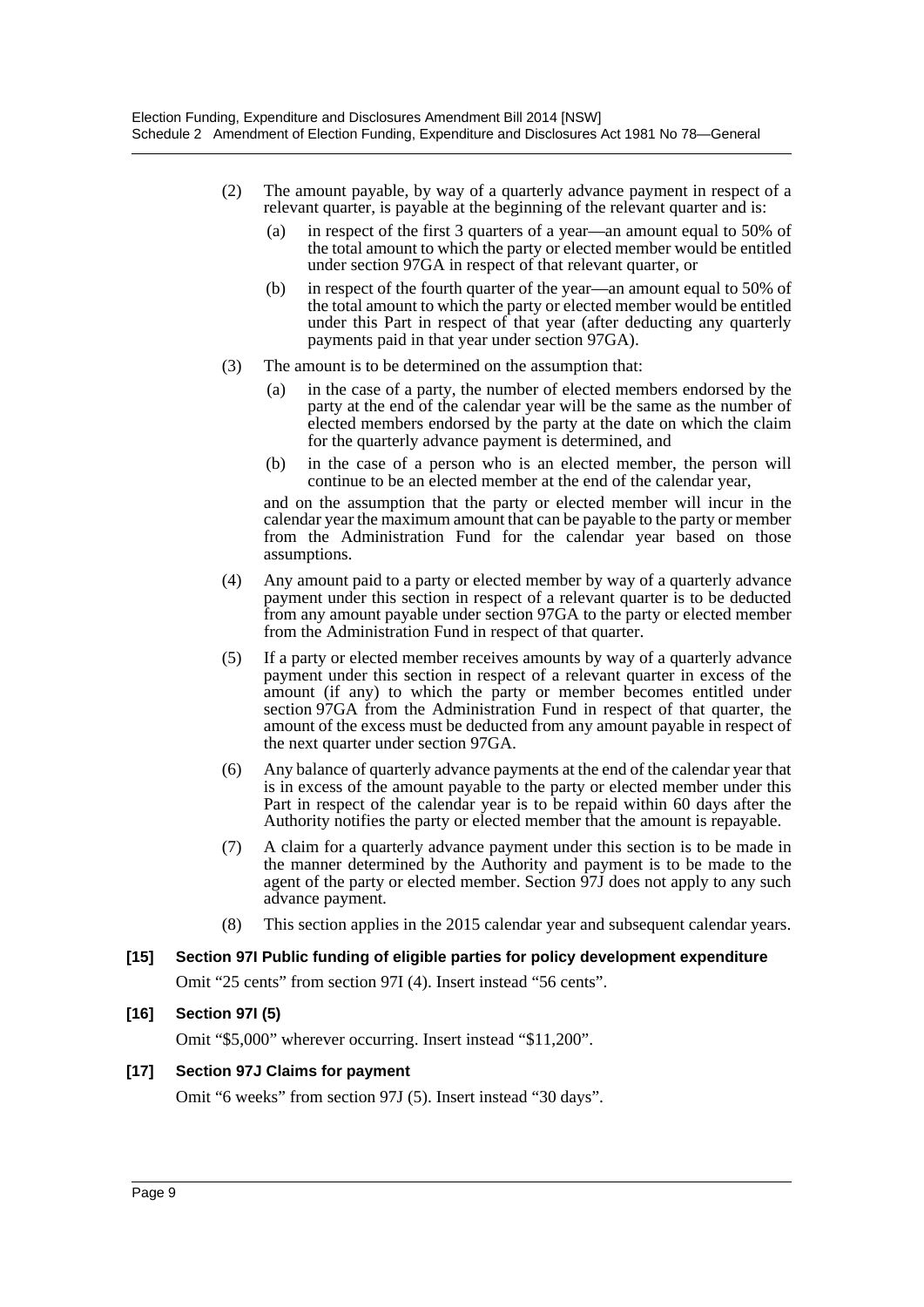#### **[18] Section 97M False statements**

Omit the maximum penalty. Insert instead:

Maximum penalty: 400 penalty units or imprisonment for 2 years, or both.

## **[19] Section 110 Inspection**

Omit the penalty at the end of section 110 (4). Insert instead: Maximum penalty: 200 penalty units.

## **[20] Section 110A Power to require provision of documents and information**

Omit the maximum penalty at the end of section 110A (6). Insert instead: Maximum penalty: 200 penalty units.

## **[21] Section 110A (7)**

Omit the maximum penalty. Insert instead: Maximum penalty: 400 penalty units or imprisonment for 2 years, or both.

## **[22] Section 111 Proceedings for offences**

Omit "3 years" from section 111 (4). Insert instead "10 years".

## **[23] Section 111 (5)**

Omit "(section 102 excepted)".

## **[24] Section 111 (6)**

Insert after section 111 (5):

(6) This section (other than subsection (5)) does not apply to proceedings for an offence against section 96HB.

#### **[25] Schedule 2 Savings, transitional and other provisions**

Insert at the end of the Schedule with appropriate Part and clause numbering:

## **Part Provisions consequent on enactment of Election Funding, Expenditure and Disclosures Amendment Act 2014**

#### **Application and future indexation of increased amount of party administration funding under section 97E (3) (a)–(d)**

The amendment made to section 97E (3) (a)–(d) by the *Election Funding, Expenditure and Disclosures Amendment Act 2014* applies to payments from the Administration Fund for the 2014 calendar year and subsequent calendar years. The amount inserted by that Act is subject to adjustment for inflation under Schedule 1 for subsequent calendar years.

#### **Application and future indexation of increased amount of party policy development funding under section 97I (4) and (5)**

The amendments made to section 97I (4) and (5) by the *Election Funding, Expenditure and Disclosures Amendment Act 2014* apply to payments from the Policy Development Fund for the 2014 calendar year and subsequent calendar years. The amounts inserted by that Act are subject to adjustment for inflation under Schedule 1 for subsequent calendar years.